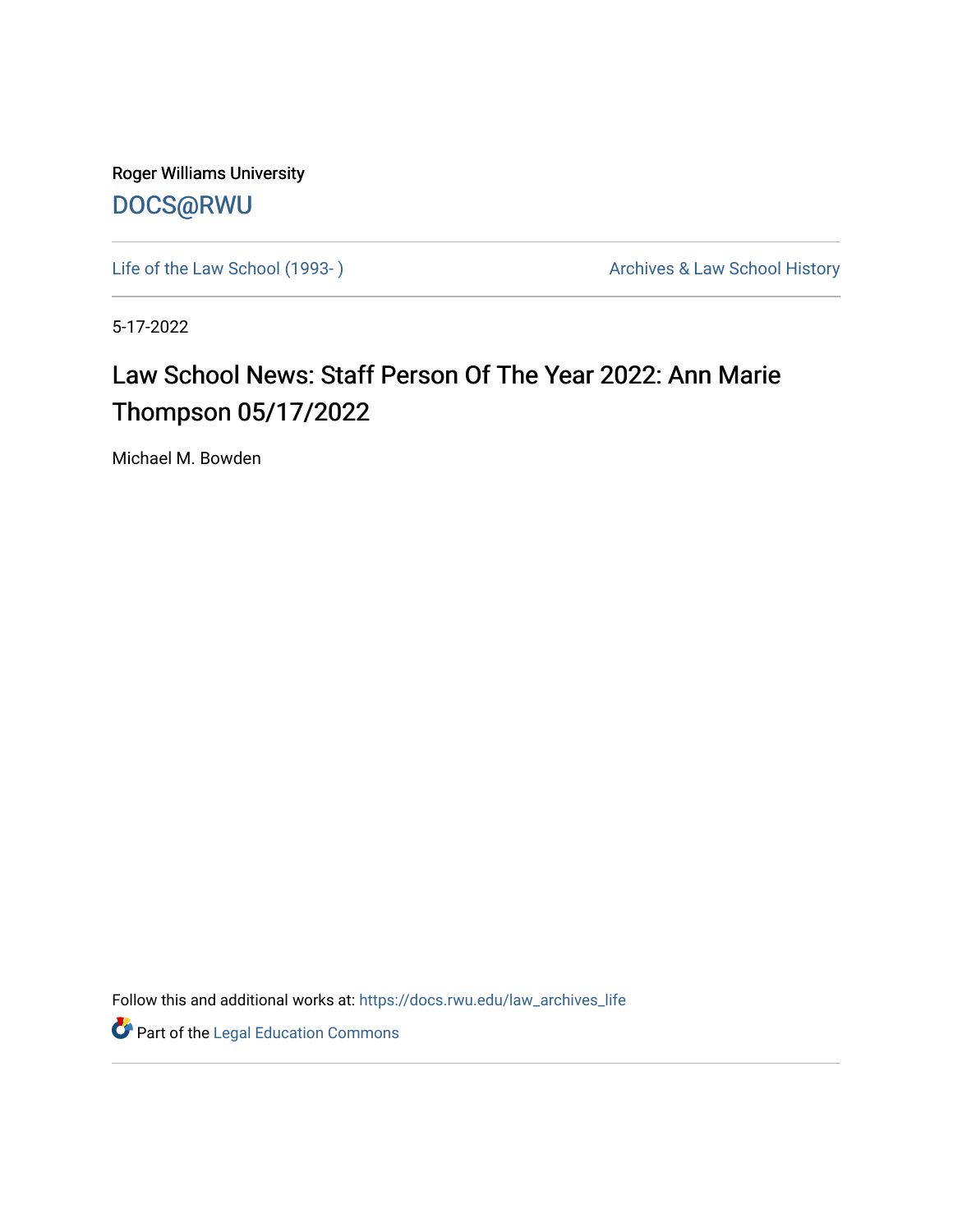## *Law School News*

## Staff Person of the Year 2022: Ann Marie Thompson

"Ann Marie fights so hard for our students. She is an advocate and really exemplifies the studentcenteredness that we celebrate at RWU Law."



Ann Marie Thompson: Staff Person of the Year 2022

The Class of 2022 has voted Ann Marie Thompson, RWU Law's assistant director of Student Finance & Records, as Staff Person of the Year!

"Ann Marie is a perfect example of how to be professional, kind, and personable," said Dean Gregory W. Bowman. "She is excellent at what she does, and our law school runs more smoothly because of her. I am grateful to be her colleague, and I am so gratified that our graduating students have selected her for this honor."